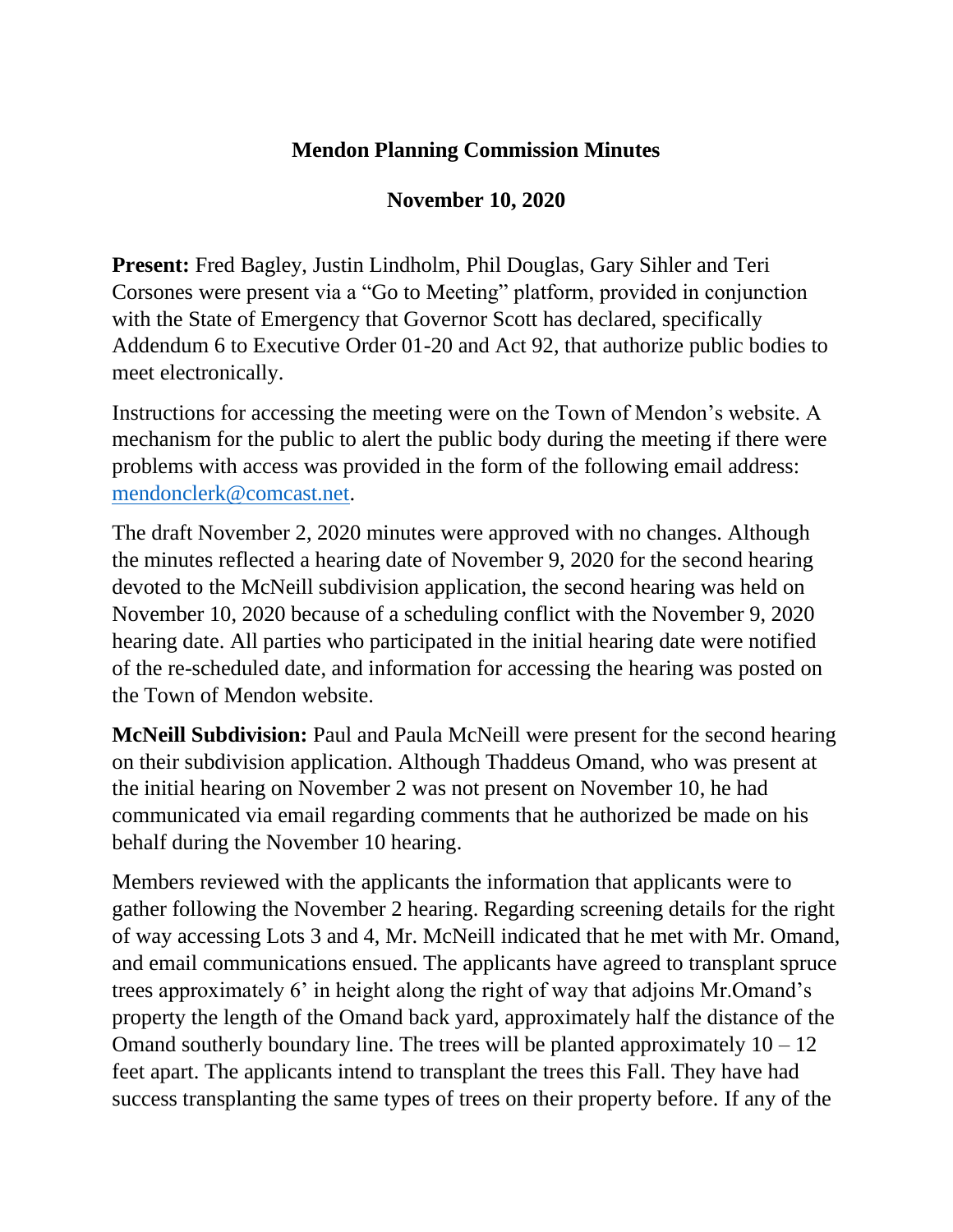trees don't survive the first growing season after being planted, the applicants will replace them. Applicants provided a marked-up version of the site plan, which depicts the approximate future location of the spruce trees.

Regarding the location of the right of way accessing Lots 3 and 4, the applicants intend to extend the right of way along Cream Hill Road by 50', such that the width of the right of way along Cream Hill Road will be 100'. The southerly boundary of the right of way will then taper easterly for a distance of approximately 100' from Cream Hill Road, to form a 50' wide right of way for the duration of the right of way. The roadway to be built along the right of way will have a gravel/surpac surface. The marked-up version of the site plan referenced above depicts the new dimensions and location of the right of way. Mr. McNeill indicated that he spoke with Mendon Road Commissioner Bill Ellis, and Mr. Ellis approved the location. Mr. Ellis provided applicants a curb cut application that applicants will complete and submit to the Town.

Members inquired about drainage along the right of way. Mr. McNeill indicated that the water drains to the west. Applicants intend to install an 18' culvert, based on Mr. Ellis' recommendation.

Applicants also provided a draft Road Maintenance Agreement that Attorney Stephanie Lorentz prepared establishing covenants, rules and regulations for the maintenance, repair and replacement of the roadway and related improvements to benefit the owners of Lots 3 and 4. Applicants will provide a copy of the signed Road Maintenance Agreement for the MPC file when it is executed, and will provide for the MPC file a copy of the right of way description when it is finalized.

Regarding utility easements, applicants intend to include 20' wide utility easements along the length of the right of way. Two telephone poles will be erected, and the utilities will be underground from the poles to Lots 3 and 4.

Gary made a motion to approve the subdivision permit application, subject to the conditions of the November 2 and November 10 hearings and subject to the applicants securing any and all necessary state permits. Phil seconded the motion and the motion carried.

**Mendon Town Plan/ Zoning Regulations:** Teri indicated that Amanda O'Connor at the RRPC will review the Mendon Town Plan to confirm that it is consistent with state statute. She thanked Fred for his review of the Mendon Zoning Regulation; members will discuss the review in detail at the next meeting